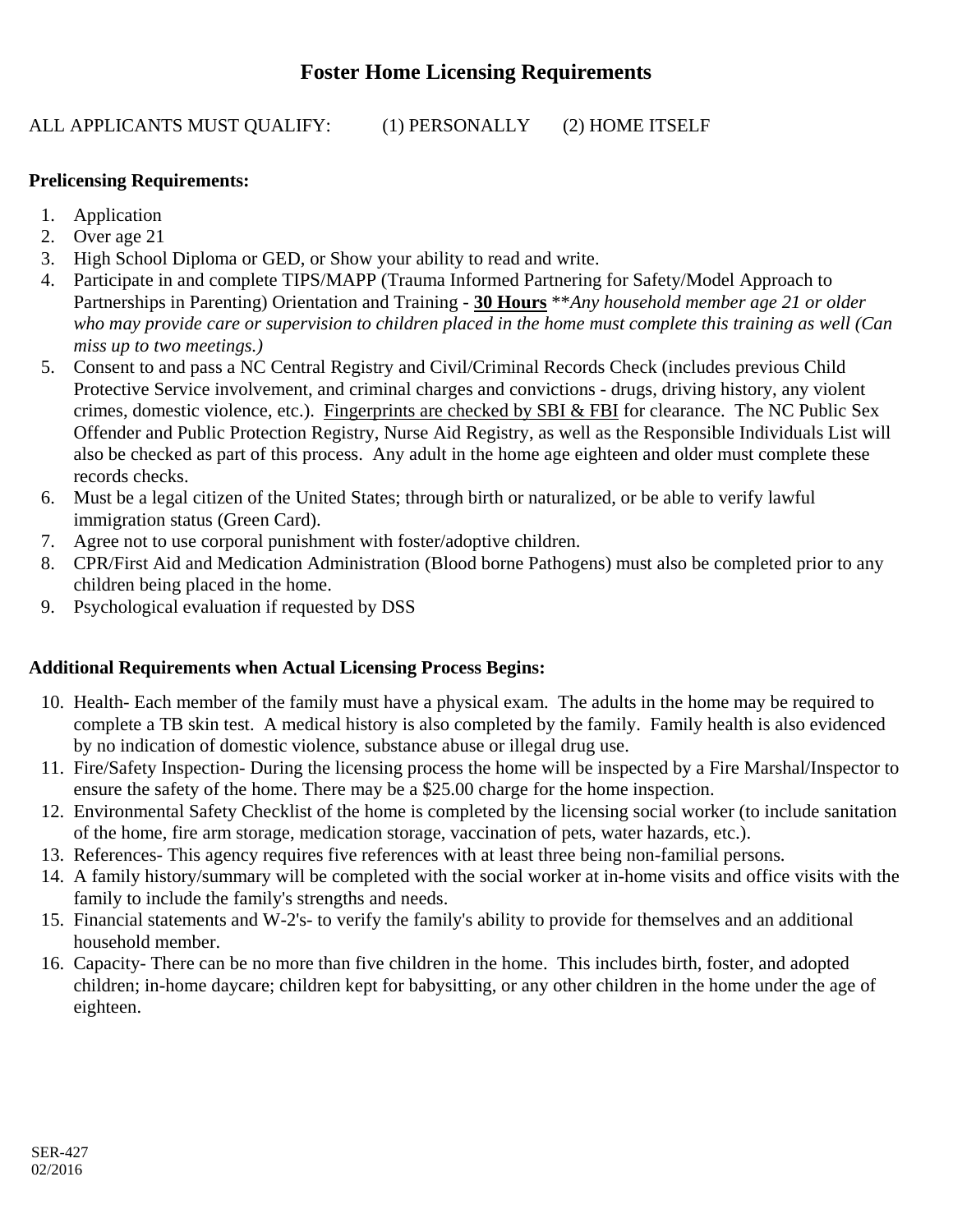### **Requirements for Re-licensing (every two years):**

- 1. Biennial review (any changes in the home, placement history, social worker's summary of previous licensing experiences, etc.)
- 2. Medical Exams of all family members
- 3. Updated medical histories
- 4. Fire Safety Inspection
- 5. Environmental Checklist/Inspection of the home by social worker
- 6. Civil/Criminal records check
- 7. Central Registry check
- 8. Documentation of training hours 10 hours per year of in-service training hours.
- 9. Updated policies to be reviewed and signed (confidentiality, corporal punishment, Client's Rights, Agency/Foster Parent Agreement)
- 10. CPR /FA, Medication Administration, and Blood Borne Pathogens.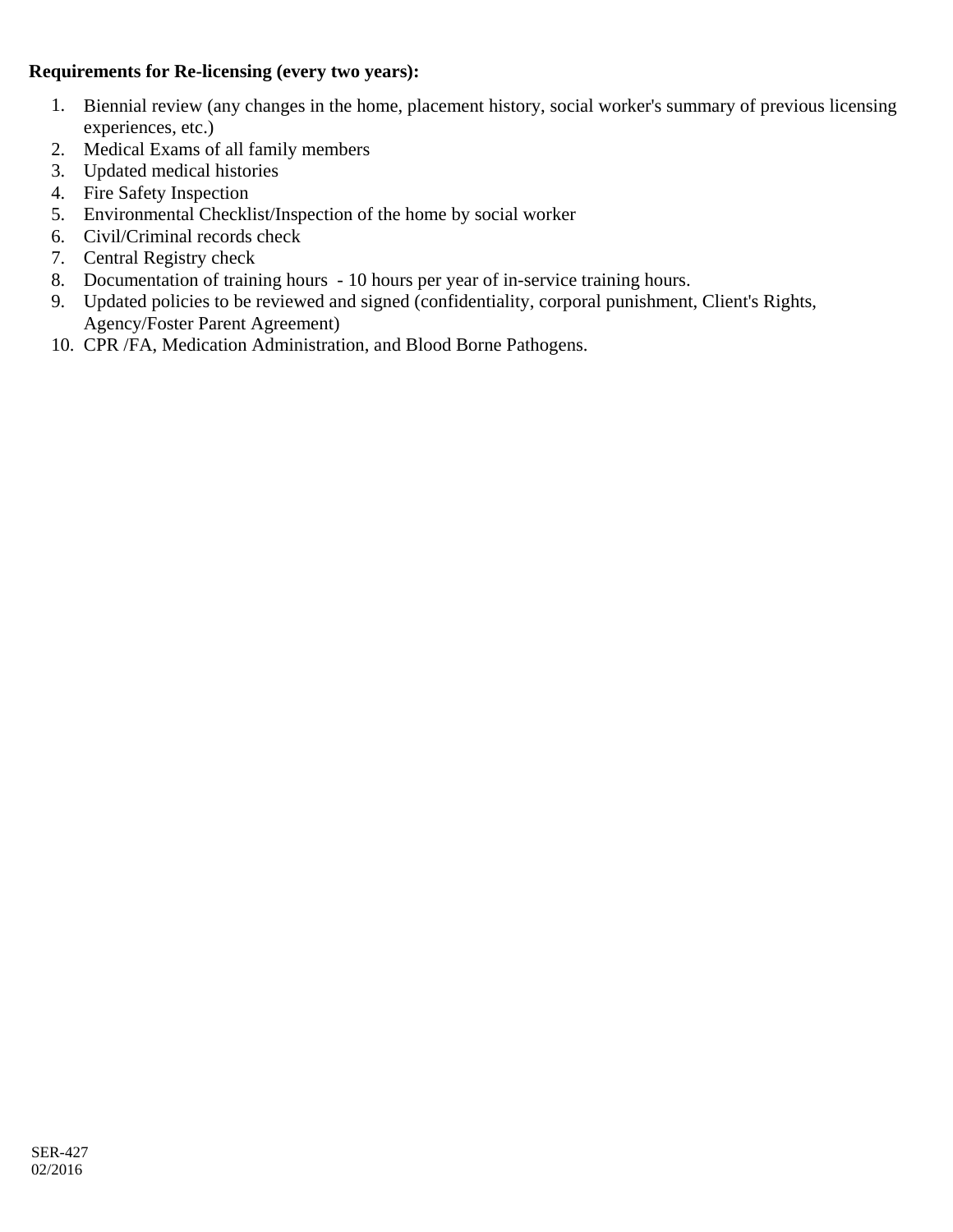## **RANDOLPH COUNTY DEPARTMENT OF SOCIAL SERVICES P. O. BOX 3239 1512 N. FAYETTEVILLE ST. ASHEBORO, NC 27204-3239**

## **APPLICATION TO FOSTER/ADOPT CHILDREN**

| Name:                                                                                                                                                                                                                         |                                                 |                                                                                                                                                                                                                                                                                                                                                                                                                                           |
|-------------------------------------------------------------------------------------------------------------------------------------------------------------------------------------------------------------------------------|-------------------------------------------------|-------------------------------------------------------------------------------------------------------------------------------------------------------------------------------------------------------------------------------------------------------------------------------------------------------------------------------------------------------------------------------------------------------------------------------------------|
|                                                                                                                                                                                                                               | Parent 1 (or Single Parent Applicant) Full Name |                                                                                                                                                                                                                                                                                                                                                                                                                                           |
| Name:                                                                                                                                                                                                                         |                                                 |                                                                                                                                                                                                                                                                                                                                                                                                                                           |
|                                                                                                                                                                                                                               | Parent 2 Full Name (including maiden)           |                                                                                                                                                                                                                                                                                                                                                                                                                                           |
|                                                                                                                                                                                                                               |                                                 |                                                                                                                                                                                                                                                                                                                                                                                                                                           |
|                                                                                                                                                                                                                               |                                                 |                                                                                                                                                                                                                                                                                                                                                                                                                                           |
|                                                                                                                                                                                                                               |                                                 |                                                                                                                                                                                                                                                                                                                                                                                                                                           |
| Directions to your home:                                                                                                                                                                                                      |                                                 |                                                                                                                                                                                                                                                                                                                                                                                                                                           |
|                                                                                                                                                                                                                               |                                                 |                                                                                                                                                                                                                                                                                                                                                                                                                                           |
| <b>PARENT 1</b>                                                                                                                                                                                                               |                                                 | <b>PARENT 2</b>                                                                                                                                                                                                                                                                                                                                                                                                                           |
|                                                                                                                                                                                                                               |                                                 |                                                                                                                                                                                                                                                                                                                                                                                                                                           |
| (First) (Middle)                                                                                                                                                                                                              |                                                 | (First)<br>(Middle)                                                                                                                                                                                                                                                                                                                                                                                                                       |
| $SS# \begin{tabular}{c} \hline \multicolumn{3}{c} {\textbf{SS8}} \end{tabular}$                                                                                                                                               |                                                 | $SS# \begin{tabular}{c} \textbf{SS} & \textbf{S} & \textbf{S} \\ \textbf{S} & \textbf{S} & \textbf{S} \\ \textbf{S} & \textbf{S} & \textbf{S} \\ \textbf{S} & \textbf{S} & \textbf{S} \\ \textbf{S} & \textbf{S} & \textbf{S} \\ \textbf{S} & \textbf{S} & \textbf{S} \\ \textbf{S} & \textbf{S} & \textbf{S} \\ \textbf{S} & \textbf{S} & \textbf{S} \\ \textbf{S} & \textbf{S} & \textbf{S} \\ \textbf{S} & \textbf{S} & \textbf{S} \\$ |
|                                                                                                                                                                                                                               |                                                 |                                                                                                                                                                                                                                                                                                                                                                                                                                           |
|                                                                                                                                                                                                                               |                                                 |                                                                                                                                                                                                                                                                                                                                                                                                                                           |
| Religious Preference                                                                                                                                                                                                          |                                                 | Religious Preference                                                                                                                                                                                                                                                                                                                                                                                                                      |
| Race Parameters and the settlement of the settlement of the settlement of the settlement of the settlement of the settlement of the settlement of the settlement of the settlement of the settlement of the settlement of the |                                                 | Race experience and the set of the set of the set of the set of the set of the set of the set of the set of the set of the set of the set of the set of the set of the set of the set of the set of the set of the set of the                                                                                                                                                                                                             |
| Previous Marriages (Dates)                                                                                                                                                                                                    |                                                 | Previous Marriages (Dates)                                                                                                                                                                                                                                                                                                                                                                                                                |
| How Marriages Terminated (Dates & Places)                                                                                                                                                                                     |                                                 | How Marriages Terminated (Dates & Places)                                                                                                                                                                                                                                                                                                                                                                                                 |
| <b>Education: Circle Years Completed</b>                                                                                                                                                                                      |                                                 | <b>Education: Circle Years Completed</b>                                                                                                                                                                                                                                                                                                                                                                                                  |
| Elementary - 1 2 3 4 5 6 7 8                                                                                                                                                                                                  |                                                 | Elementary - 1 2 3 4 5 6 7 8                                                                                                                                                                                                                                                                                                                                                                                                              |
| High School - 9 10 11 12                                                                                                                                                                                                      |                                                 | High School - 9 10 11 12                                                                                                                                                                                                                                                                                                                                                                                                                  |
| College - 1 2 3 4                                                                                                                                                                                                             |                                                 | College - 1 2 3 4                                                                                                                                                                                                                                                                                                                                                                                                                         |
|                                                                                                                                                                                                                               |                                                 |                                                                                                                                                                                                                                                                                                                                                                                                                                           |
| Employer                                                                                                                                                                                                                      |                                                 | Employer                                                                                                                                                                                                                                                                                                                                                                                                                                  |
| Address<br><u> 1980 - Andrea Station Barbara, amerikan personal (h. 1980).</u>                                                                                                                                                |                                                 |                                                                                                                                                                                                                                                                                                                                                                                                                                           |
| Length of Employment                                                                                                                                                                                                          |                                                 | Length of Employment                                                                                                                                                                                                                                                                                                                                                                                                                      |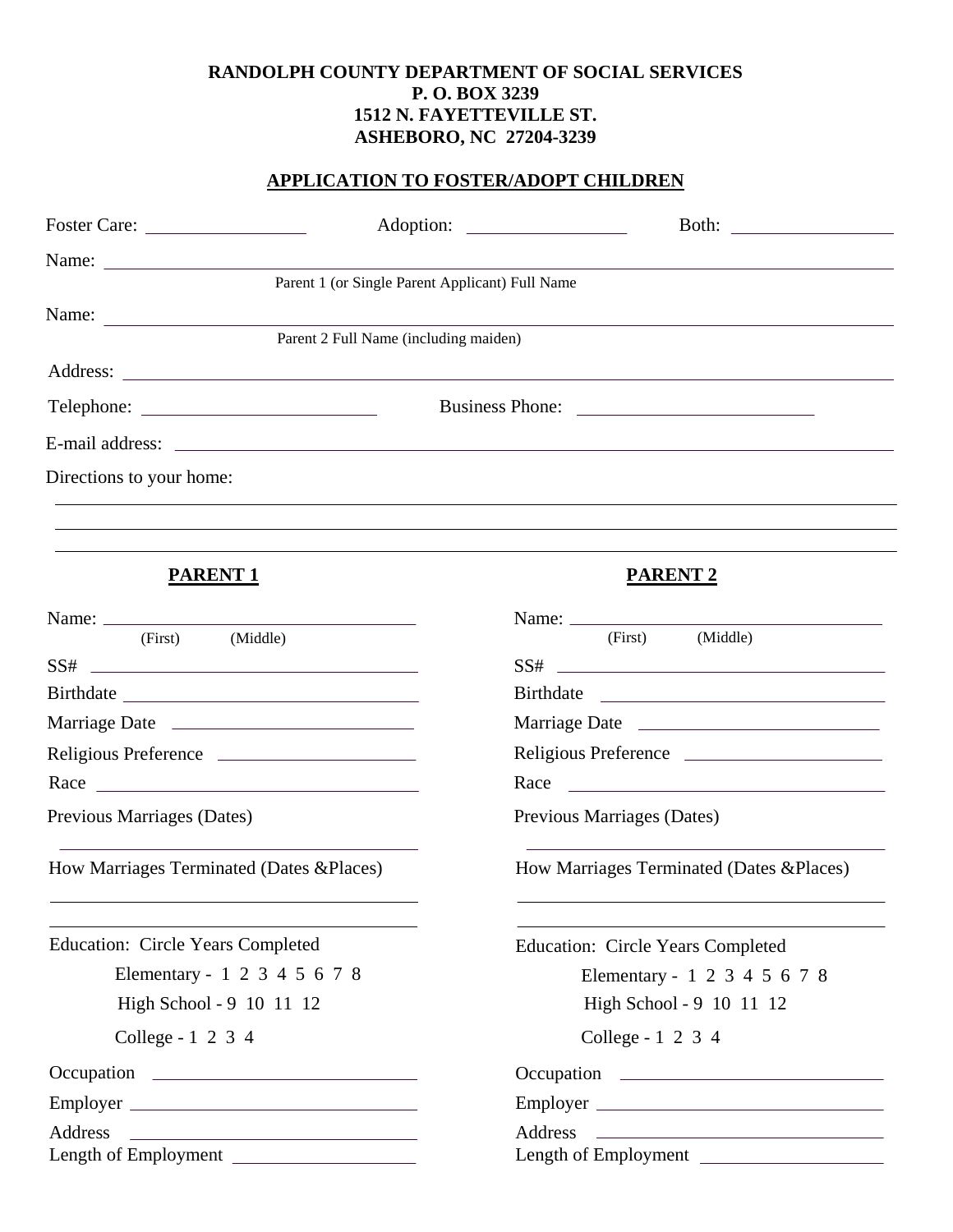| <b>CHILDREN</b> |      |           |                   |         |  |
|-----------------|------|-----------|-------------------|---------|--|
|                 | Name | Birthdate | School/Occupation | Address |  |
| 1.              |      |           |                   |         |  |
| 2.              |      |           |                   |         |  |
| 3.              |      |           |                   |         |  |
| 4.              |      |           |                   |         |  |
|                 |      |           |                   |         |  |
|                 |      |           |                   |         |  |

## **OTHER MEMBERS OF THE HOUSEHOLD**

| Name                                                            | <b>Birthdate</b>                                                                                                     | <b>Relation to Family</b>                     | Occupation                                                                                                                                                                                                                                                                                                             |
|-----------------------------------------------------------------|----------------------------------------------------------------------------------------------------------------------|-----------------------------------------------|------------------------------------------------------------------------------------------------------------------------------------------------------------------------------------------------------------------------------------------------------------------------------------------------------------------------|
|                                                                 |                                                                                                                      |                                               |                                                                                                                                                                                                                                                                                                                        |
|                                                                 |                                                                                                                      |                                               | 2. $\frac{1}{2}$ $\frac{1}{2}$ $\frac{1}{2}$ $\frac{1}{2}$ $\frac{1}{2}$ $\frac{1}{2}$ $\frac{1}{2}$ $\frac{1}{2}$ $\frac{1}{2}$ $\frac{1}{2}$ $\frac{1}{2}$ $\frac{1}{2}$ $\frac{1}{2}$ $\frac{1}{2}$ $\frac{1}{2}$ $\frac{1}{2}$ $\frac{1}{2}$ $\frac{1}{2}$ $\frac{1}{2}$ $\frac{1}{2}$ $\frac{1}{2}$ $\frac{1}{2}$ |
|                                                                 |                                                                                                                      |                                               | $3.$ $\overline{\phantom{a}}$                                                                                                                                                                                                                                                                                          |
|                                                                 |                                                                                                                      |                                               |                                                                                                                                                                                                                                                                                                                        |
|                                                                 |                                                                                                                      |                                               |                                                                                                                                                                                                                                                                                                                        |
|                                                                 |                                                                                                                      |                                               | With whom?                                                                                                                                                                                                                                                                                                             |
| What school will child attend?                                  |                                                                                                                      |                                               |                                                                                                                                                                                                                                                                                                                        |
| Have you fostered/adopted children before?                      |                                                                                                                      |                                               |                                                                                                                                                                                                                                                                                                                        |
|                                                                 |                                                                                                                      |                                               | From child's parents?                                                                                                                                                                                                                                                                                                  |
|                                                                 |                                                                                                                      |                                               |                                                                                                                                                                                                                                                                                                                        |
|                                                                 |                                                                                                                      |                                               |                                                                                                                                                                                                                                                                                                                        |
|                                                                 |                                                                                                                      |                                               |                                                                                                                                                                                                                                                                                                                        |
|                                                                 |                                                                                                                      |                                               |                                                                                                                                                                                                                                                                                                                        |
|                                                                 |                                                                                                                      | <b>REFERENCES</b><br>Name, Address, & Phone # | (Please give three references who have known you well over a period of years 3 must be non-familial)                                                                                                                                                                                                                   |
|                                                                 |                                                                                                                      |                                               | $1.$ $\overline{\phantom{a}}$                                                                                                                                                                                                                                                                                          |
|                                                                 |                                                                                                                      |                                               | 2. $\frac{1}{2}$ $\frac{1}{2}$ $\frac{1}{2}$ $\frac{1}{2}$ $\frac{1}{2}$ $\frac{1}{2}$ $\frac{1}{2}$ $\frac{1}{2}$ $\frac{1}{2}$ $\frac{1}{2}$ $\frac{1}{2}$ $\frac{1}{2}$ $\frac{1}{2}$ $\frac{1}{2}$ $\frac{1}{2}$ $\frac{1}{2}$ $\frac{1}{2}$ $\frac{1}{2}$ $\frac{1}{2}$ $\frac{1}{2}$ $\frac{1}{2}$ $\frac{1}{2}$ |
|                                                                 |                                                                                                                      |                                               |                                                                                                                                                                                                                                                                                                                        |
| 4.                                                              | <u> 1989 - Andrea Andrea Andrea Andrea Andrea Andrea Andrea Andrea Andrea Andrea Andrea Andrea Andrea Andrea And</u> |                                               |                                                                                                                                                                                                                                                                                                                        |
| 5.                                                              |                                                                                                                      |                                               |                                                                                                                                                                                                                                                                                                                        |
|                                                                 |                                                                                                                      |                                               |                                                                                                                                                                                                                                                                                                                        |
|                                                                 |                                                                                                                      | (Number of children, ages, and sex)           |                                                                                                                                                                                                                                                                                                                        |
| Have you known any foster parents or foster children? Yes _____ |                                                                                                                      |                                               | $\rm No$ $\_\_$                                                                                                                                                                                                                                                                                                        |
| If so, who? $\qquad \qquad$                                     |                                                                                                                      |                                               |                                                                                                                                                                                                                                                                                                                        |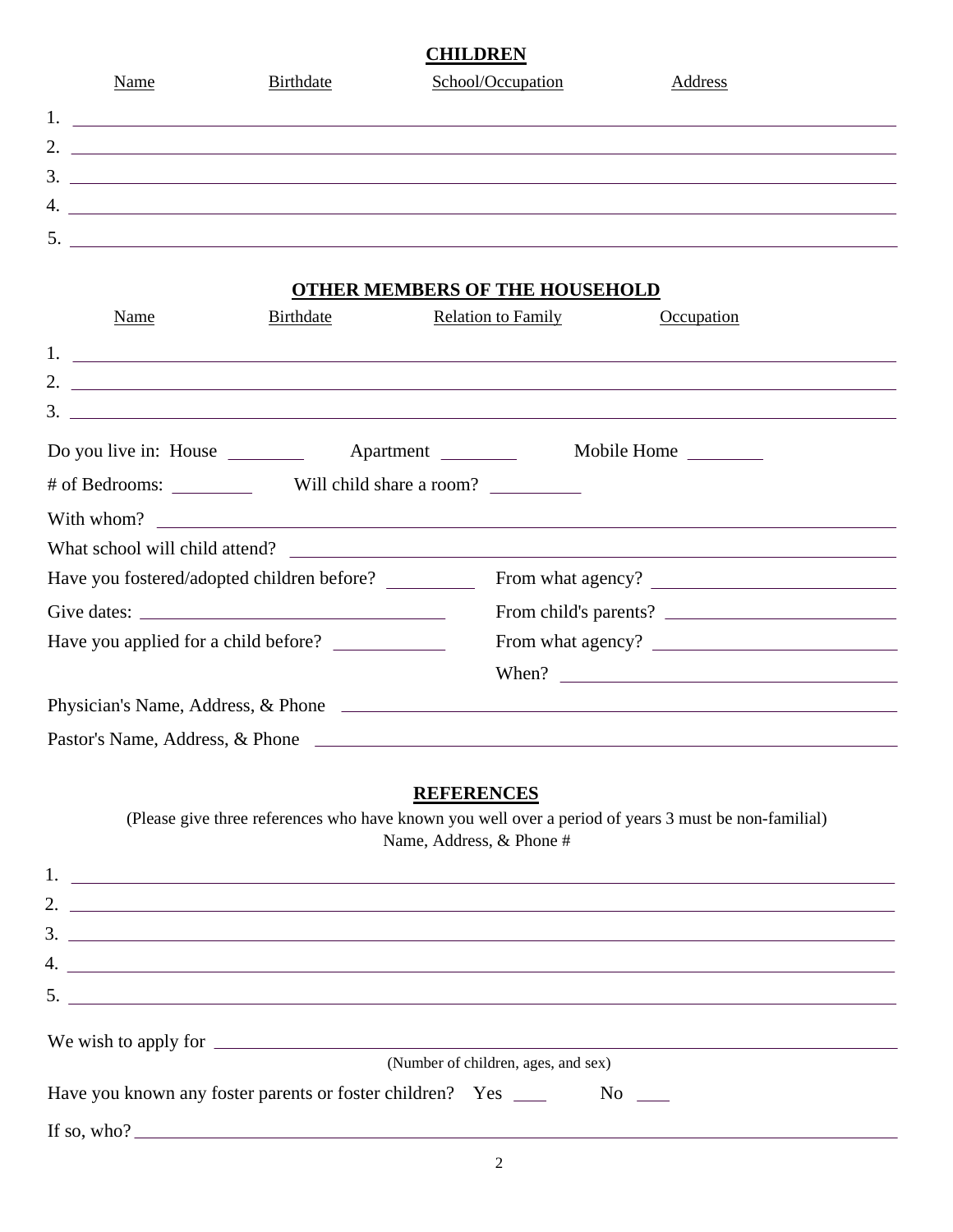| What encouraged you to pursue the ideal of becoming a foster/adoptive parent? |  |  |
|-------------------------------------------------------------------------------|--|--|
|-------------------------------------------------------------------------------|--|--|

How would you discipline a foster/adoptive child who misbehaves?

## **FINANCIAL STATEMENT**

| <b>Gross Yearly Income</b>                           | Source                                                                                                                                                                                                                               |
|------------------------------------------------------|--------------------------------------------------------------------------------------------------------------------------------------------------------------------------------------------------------------------------------------|
|                                                      |                                                                                                                                                                                                                                      |
|                                                      | Wife <u>and the set of the set of the set of the set of the set of the set of the set of the set of the set of the set of the set of the set of the set of the set of the set of the set of the set of the set of the set of the</u> |
|                                                      |                                                                                                                                                                                                                                      |
|                                                      |                                                                                                                                                                                                                                      |
| Amount                                               | Location                                                                                                                                                                                                                             |
|                                                      |                                                                                                                                                                                                                                      |
|                                                      |                                                                                                                                                                                                                                      |
|                                                      |                                                                                                                                                                                                                                      |
|                                                      |                                                                                                                                                                                                                                      |
| Stocks, bonds, securities or cash value in insurance |                                                                                                                                                                                                                                      |

## **CRIMINAL/DSS HISTORY**

Have you ever been arrested and/or convicted of a crime? If so, please explain:

Do you have any pending charges? Are you on active probation? If so, please explain:

Has the Department of Social Services ever been involved with your family? If so, please explain: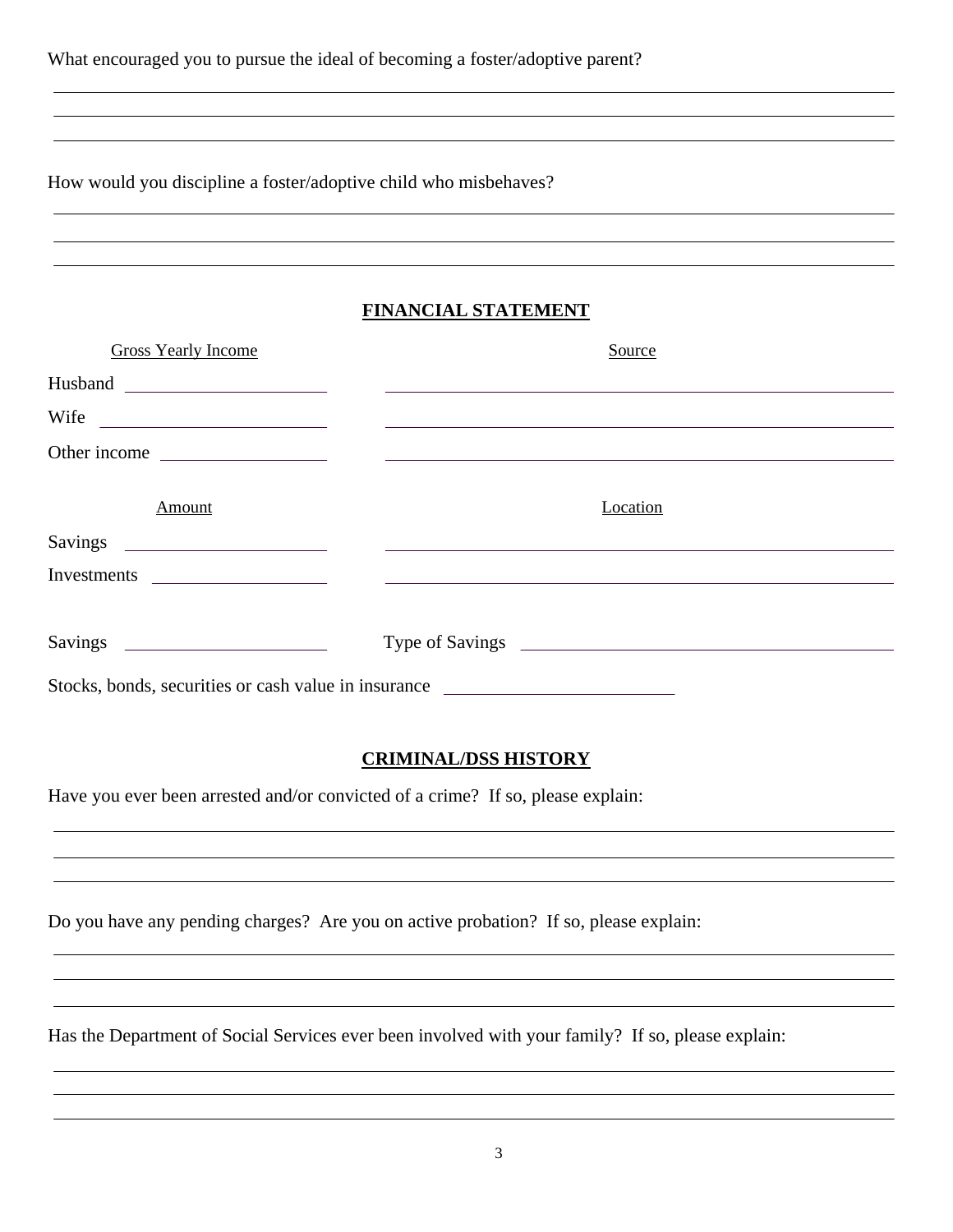Please check appropriate responses.

| Children acceptable: $(1)$ I (we) can accept some physical and/or mental handicaps in a child. |  |  |  |  |  |  |  |
|------------------------------------------------------------------------------------------------|--|--|--|--|--|--|--|
|------------------------------------------------------------------------------------------------|--|--|--|--|--|--|--|

 $\frac{1}{\sqrt{1-\frac{1}{2}}}$  Yes  $\frac{1}{\sqrt{1-\frac{1}{2}}}$  No

- (2) The handicapping conditions I (we) cannot accept are:
- (3) I (we) want to be consulted when individual children with handicaps, either remedial or irremedial, become available for adoption so that decision is based on each particular child.

Yes No

(4) I (we) can accept a child between the ages of  $\qquad \qquad$  (lowest) to (highest) years.

Applicant Signature

| Signed By: | Date |
|------------|------|

Applicant Signature

| Signed By: | Date |
|------------|------|

\*This form is merely a statement of intention and can be withdrawn by the applicants at any time.

*In accordance with the Multi Ethnic Placement Act (MEPA-IEP), this agency will not deny or delay the opportunity of any person to foster or adopt based upon race, color, or national origin.*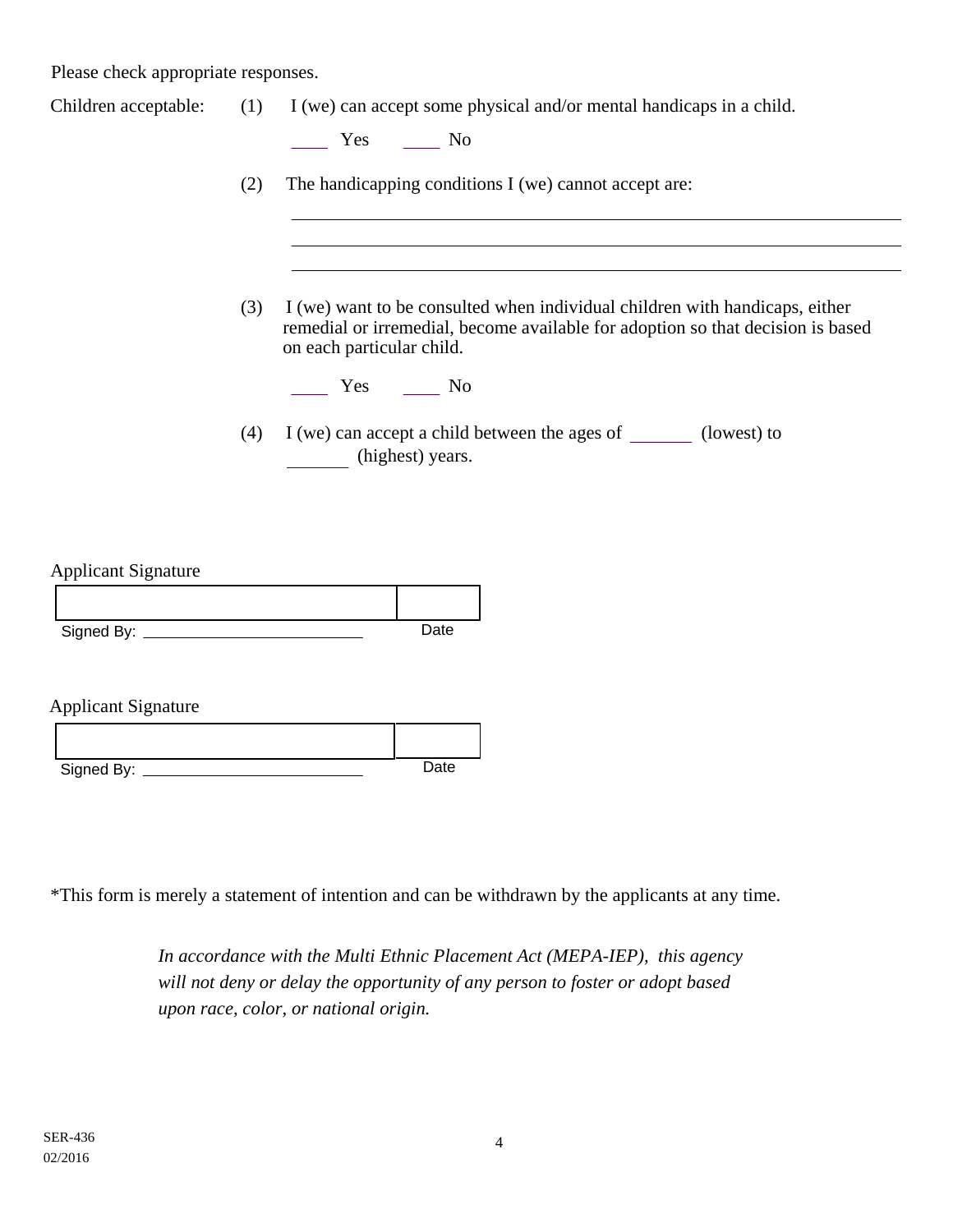# **Foster Care Information Sheet**

## **The Primary Goal of Foster Care is…**

The primary goal of foster care is to provide a safe, temporary place for children to live until they can be in a permanent placement, whether that be with their birth parent, relatives or a pre-adoptive family. Children of any age from birth to eighteen years of age may come into care.

### **Children come into care for a variety of reasons…**

Children may come into care through involvement with Child Protective Services due to allegations of abuse, neglect, and/or dependency. Their parents may also lack the parenting skills necessary to nurture and discipline them properly.

Children may also come into care through court order and involvement with the Office of Juvenile Justice.

Each child comes into care with their own experiences, fears, and behaviors. Some children may require on-going therapy or specialized medical care. Whatever the reason a child is placed out of their own home with a foster family, if the foster parents are responsive, consistent, understanding and knowledgeable about the needs of the child, most children will make an easier transition.

## **All information about the child's background must be regarded as confidential by the foster parents. Disclosures can be damaging to the child and are legally prohibited by Federal law.**

## **Questions Often Asked by Prospective Foster Parents and Answers.**

### **1. What kind of people are foster parents?**

Foster parents are regular people. They may be younger or older; have young children, adult children, or no biological children. They may own their own home or rent. They are single, married, divorced and widowed. They are two income homes, single income homes, students and retirees. All kinds of people are foster parents. They are not "perfect" and they don't have all of the answers.

### **2. May we use daycare for foster children while we are at work?**

Yes. Selection of child daycare must be discussed with social worker and approved by the agency prior to placing the child in daycare. The agency pays the cost of daycare. (The State has a set rate that will be paid for daycare. This rate covers most daycare's fees. However, if you choose a daycare whose fees are above the State rate, then you are responsible for the difference.)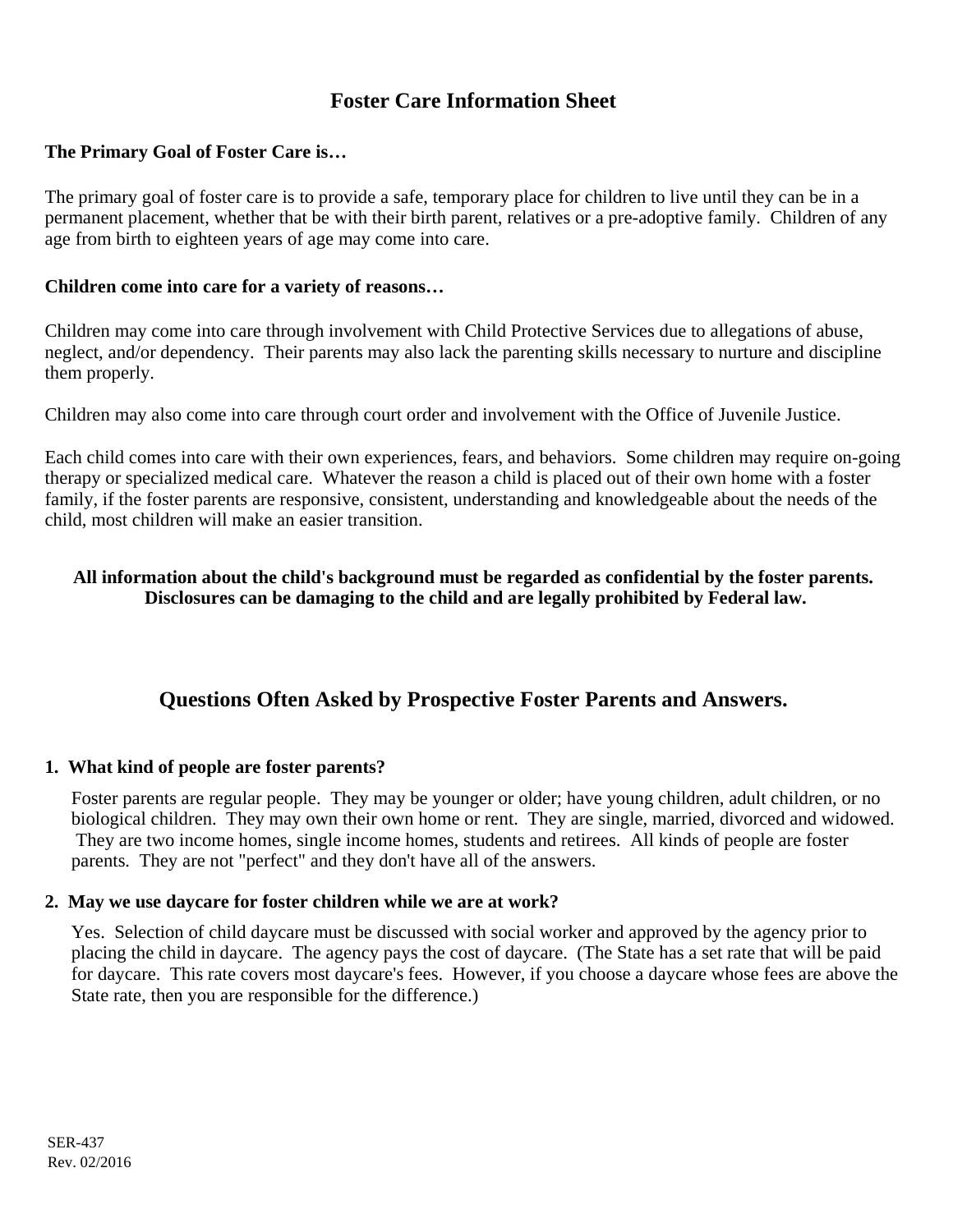### **3. Do the children receive financial assistance while in foster care?**

Foster children receive a monthly room and board stipend based on the age of the child. This payment is to provide for the child's needs from clothing, over the counter medications, school supplies, and any other personal needs.

Based on the age of the child, current room and board stipend rates are approved by the State and County Commissioners as follows:

0 to 5 years: \$475 room, board, clothing, and personal needs

6 to 12 years: \$581 room, board, clothing, allowance, and personal needs

13 to 18 years: \$634 room, board, clothing, allowance, and personal needs

Children who have been diagnosed as seriously mentally handicapped, emotionally disturbed, or physically handicapped may receive increased board payments of up to \$200 per month. Foster parents must have had specialized training for parenting such children if such a child is placed with them.

### **4. Can a foster parent adopt a foster child?**

Most children adopted through the agency are adopted by the foster family that has cared for them since their initial placement in foster care.

### **5. Do birth parents know where the child is? Are birth parents allowed to visit?**

Many times, foster parents and birth parents meet through shared parenting. Shared Parenting is required by the State and encouraged by the Department when it is appropriate. The children usually tell their parents where they are living. Visits are arranged through the social worker and may be held at a mutually agreeable place.

### **6. Can a foster child share a room or a bed with another child?**

A foster child can share a room under these situations:

- 1. No child 2 years of age or older shall share a bedroom with an adult except under special circumstances and with prior approval from DSS.
- 2. Each child shall have his or her own bed; there are no exceptions.
- 3. A child under six shall not share a room with a child over twelve, unless a sibling set is being placed together.

Children of the opposite sex shall not share a bedroom unless they are under the age of five.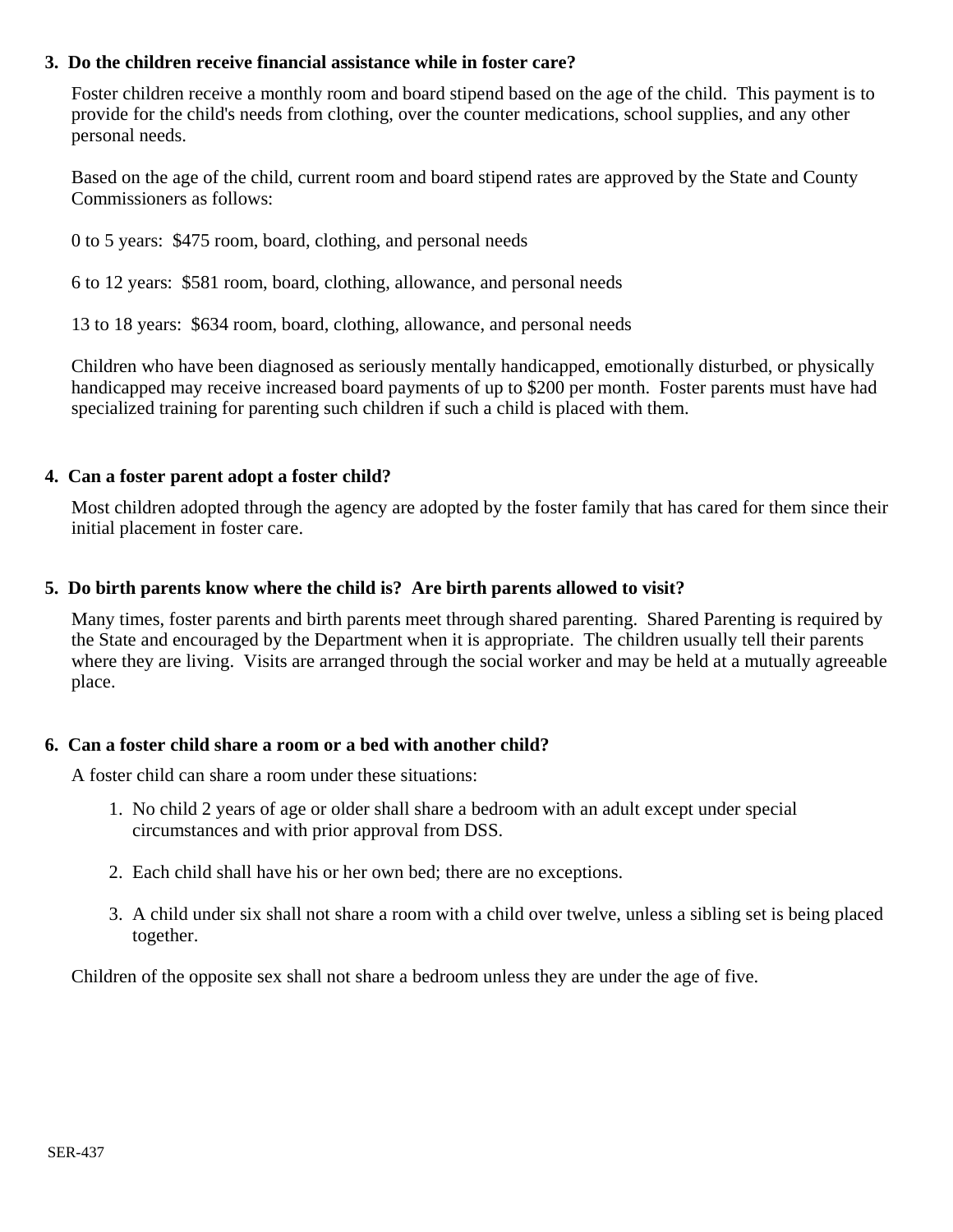### **7. How binding is the age and sex of children specified by foster parents?**

The agency will abide by your preferences as much as possible. Your license will be for children of either sex from birth to 21 years. In an emergency situation, you may be called for placement for children other than your identified preferences.

### **8. Who pays medical expenses?**

The Department of Social Services is responsible for all medical bills. Most children are covered by the Medicaid program. Foster parents should use the room and board stipend to provide any over the counter medications needed by the child. It is the foster parent's responsibility to locate appropriate medical providers who accept Medicaid - with the social worker's assistance.

### **9. Is training required once you are a licensed foster parent?**

Yes, each foster parent is required to complete ten training hours a year. Training can be completed in a variety of ways. Examples of trainings are reading resources, videos, online trainings and the training sessions provided here at the agency. The agency provides a minimum of ten, one-hour training sessions at the agency per year. The agency also holds additional supplemental trainings throughout the year, consisting of 2-6 hours each.

### **10. Who is responsible for enrolling a child in school, handling school problems, and attending activities, such as PTA, teacher conferences, etc.?**

Foster parents. If unusual problems arise, consult the child's social worker.

# **Things for you to think about…**

#### **Do you have a strong support system of family and friends?**  $\blacklozenge$

Sometimes you may need to call on them, not only for the child but for yourself.

#### **Are you a patient person?**  $\blacklozenge$

Are you willing to continually give and very rarely get anything in return, except for the knowledge that you are helping a family?

#### **Many people enter into foster care thinking that they are rescuing a poor child from an abusive parent.**  $\blacklozenge$

These foster parents believe that the child will be grateful and relieved to be out of their home situation. This is rarely the case. The child's situation is "normal" to him/her. Be prepared for the child to be anything but happy in your home. In other words, examine your expectations.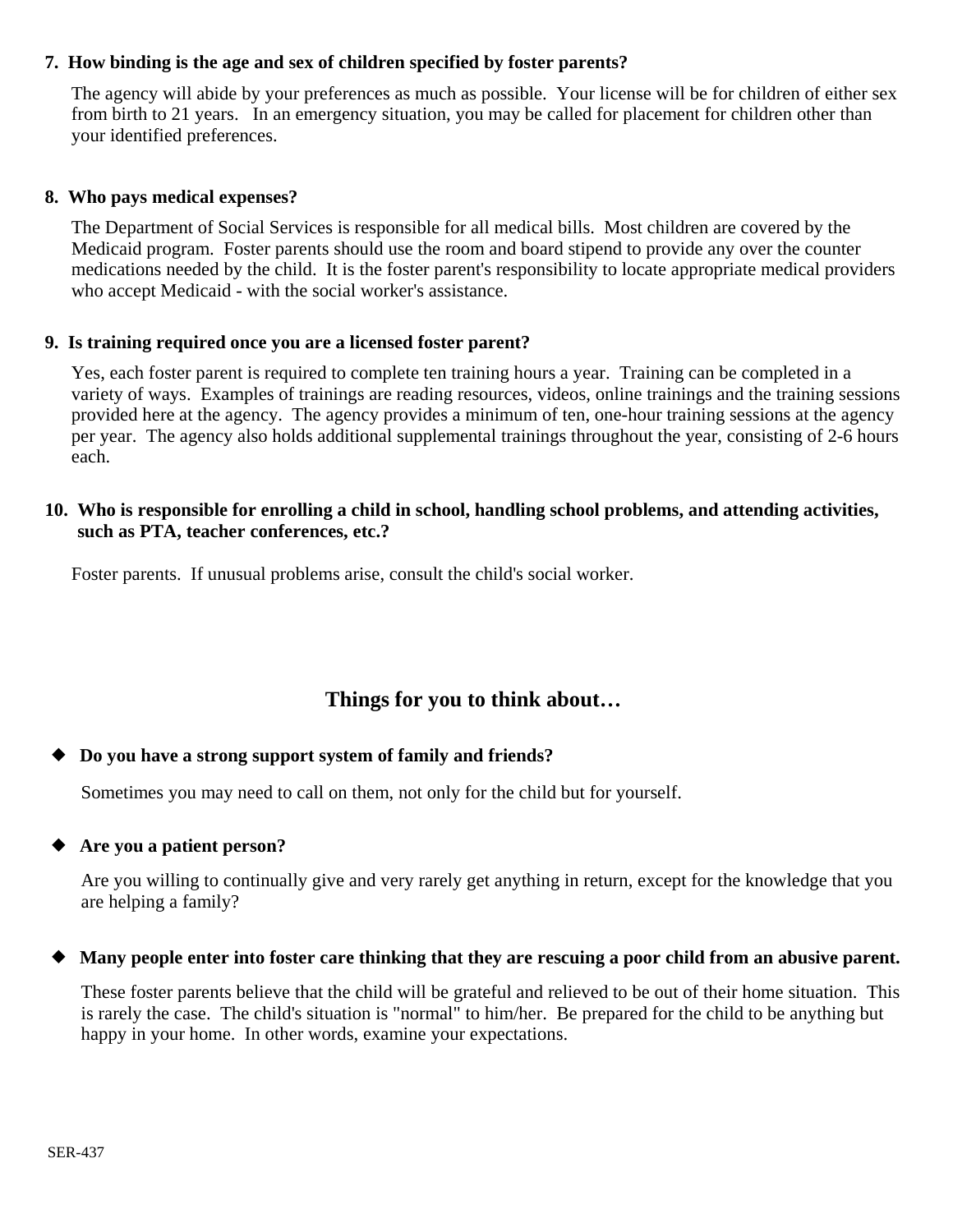#### **Are you willing to have social workers and other people from the community in your home?**  $\blacklozenge$

Can you work in partnership with a team of professionals to help the child either get back home or to another permanent placement, such as adoption? This requires excellent communication skills on your part and a commitment to follow the plan set forth by the social worker and courts for the child and family.

#### **If you have children of your own, how do they feel about doing foster care?**  $\blacklozenge$

Your children will have to share their home, room, toys, and most importantly their parents with another child. They sacrifice a lot in becoming part of a foster family.

#### **What type of children can you parent at this time?**  $\blacklozenge$

Consider the ages and gender of a child. You will also be given choices on what behaviors and special needs you feel that you can and cannot parent at this time. Be aware that the agency is not always aware of a child's behavior at the time of their placement in foster care. You might be the first to find out.

#### **Are you prepared to give of your own time?**  $\blacklozenge$

Foster children will have medical and dental appointments and therapy that you will be asked to take them to. You may also be asked to transport the children to and from visits. You will be responsible for demonstrating positive parenting skills not only to the child, but in some situations through shared parenting with the birth parents.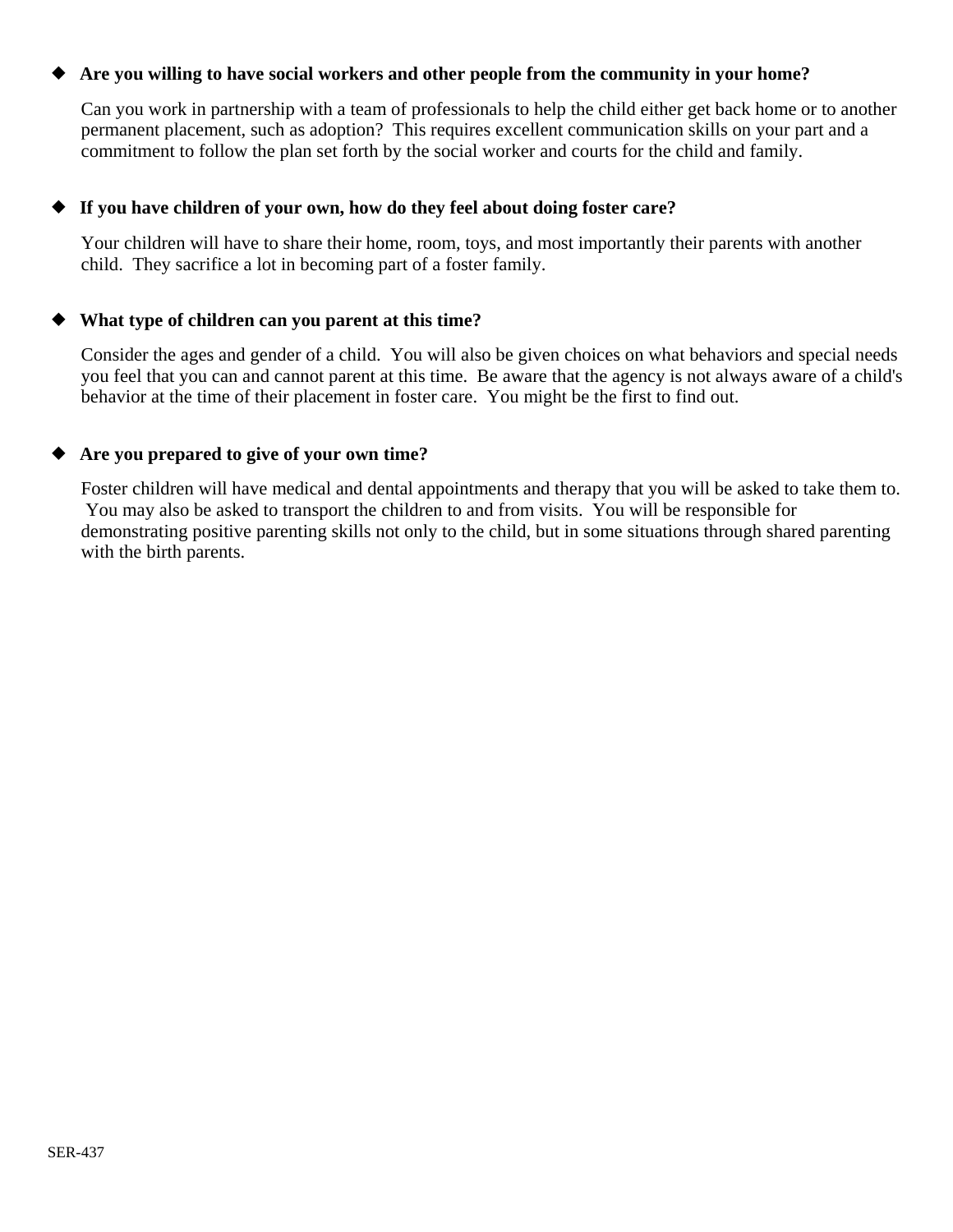# **ADOPTION GUIDELINES**

# RANDOLPH COUNTY DEPARTMENT OF SOCIAL SERVICES

The Randolph County Department of Social Services regards Adoption Services as an integral part of the continuum of family and children's services. The primary purpose of adoption is to help a child to become part of a new family.

The reasons that children become free for adoption are:

- that the birth parents choose to release their child for adoption
- that the birth parents are incapable of performing continued parental responsibilities and the Court has terminated their parental rights
- that the birth parents are unwilling to provide a safe and nurturing home and/or perform continuing parental duties and the Court has terminated their parental rights
- the death or continued absence of both parents

A second purpose of adoption is to provide home assessment services to county citizens who want to adopt a child or children.

A third purpose of adoption services is to fulfill the Agency's statutory requirements to supervise the adoptions of children by relatives, including stepparents, and to file the required Court forms in a timely manner.

## **Children available for adoption:**

The Randolph County Department of Social Services seldom has infants available for adoption; instead, we have children who have been removed from their birth families because of abuse, neglect, or dependency and whose parents are unable or unwilling to make the basic changes necessary to regain custody of the child/children. These children all have suffered some degree of trauma in their families of origin and the subsequent separation from their families causes more trauma, even though it may not be evident until some years later.

Children who have "special needs" are eligible for special cash payments, Medicaid coverage, and limited assistance in payments to medical and/or therapeutic vendors. "Special needs" children are those:

- who are older children (above age 6) or are members of sibling groups who need to be placed together.
- minority or mixed race children of any age.
- children with diagnosable physical and/or emotional problems.
- children who, because of birth family dynamics prior to placement, can be reasonably expected to develop emotional problems or learning disabilities later in childhood.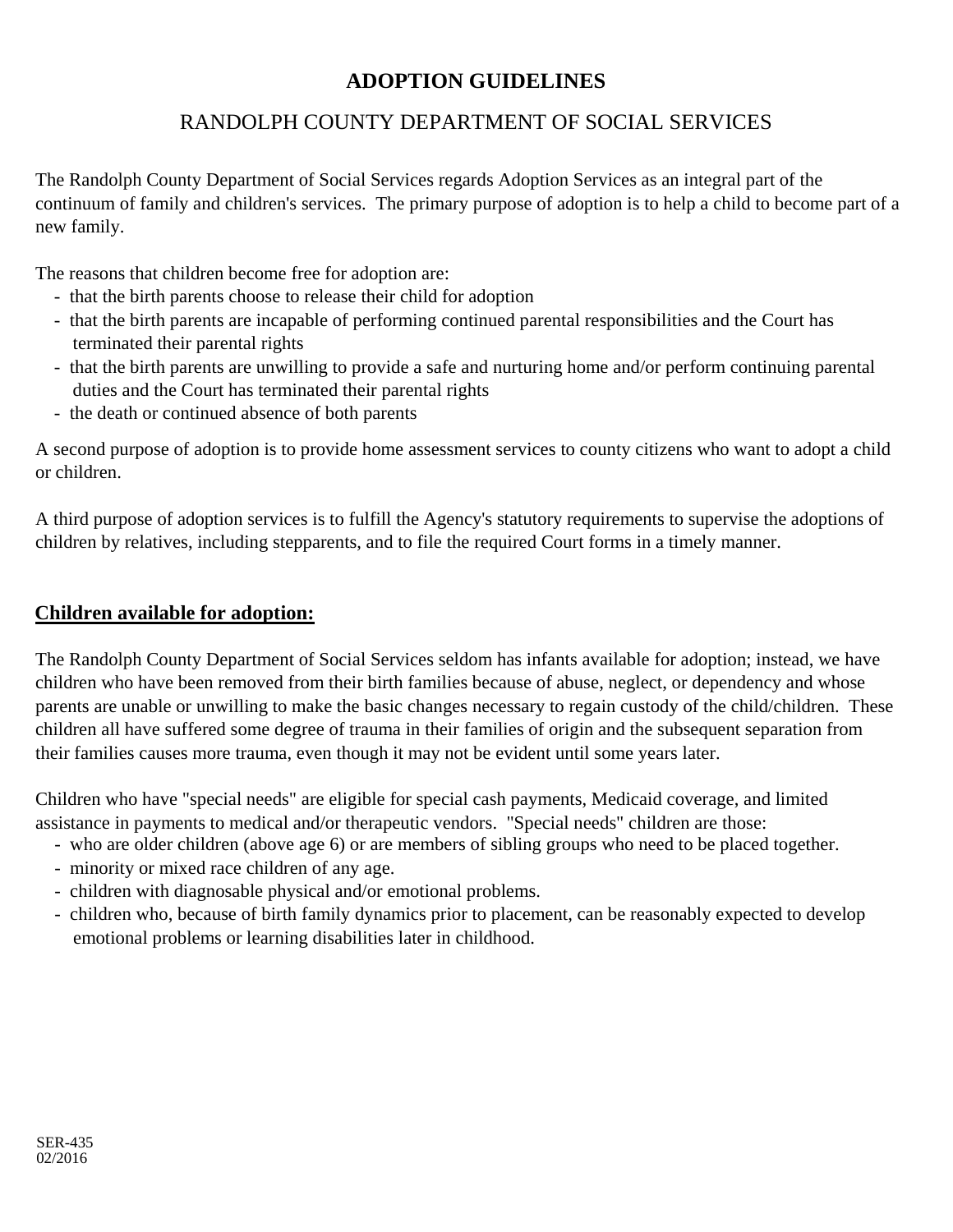# **Expectations of adoptive applicants:**

- North Carolina law specifies that adoptive applicants must be at least age 21. There is no upper age limit; applicants will be considered on an individual basis.
- Married couples or single persons have the right to be adoptive parents; however, when persons live together but are unmarried, only one of the adults can be the legal adoptive parent.
- Applicants should have sufficient income to support a child. Financial assistance is available for families who adopt "special needs" children. W-2 & check stubs must be provided, along with a financial statement form.
- Records checks completed, FBI/SBI fingerprint clearance, Central Registry & local criminal checks.
- Five references will be checked.
- Every adoptive applicant must have a current physical examination and it must be updated every 12 months until a child is placed with them; applicants must be able to demonstrate the physical and mental ability to parent a child.
- Realizing that families in which both parents work is the national norm, we encourage families to use quality day care for children placed for adoption.
- Complete TIPS/MAPP training class (30 hrs.).

## **Expectations of the Agency:**

- Childless couples whose reason for adoption is infertility will be given priority for the placement of an infant or young child.
- We will provide the adoptive family with all non-identifying and medical information available.
- All applicants who have completed the home assessment process will be presented to the Agency Adoption Committee for approval or denial. Applicants will be notified in writing of the decision of the Adoption Committee. If denied, applicants will be told the reasons for denial and what steps to take, if possible, to gain approval.
- All approved applicants will be given a written copy of their adoptive assessment.
- Adoptive applicant inquiries will be handled in a timely manner.
- A list of private adoption/child placing agencies is available upon request to any person inquiring about adoption choices or TIPS/MAPP class options.

## **Post Adoption Services**

- Information and referrals will be provided to families and children seeking help with family behavioral problems and adoption issues.
- We will assist adoptees and adoptive families in their searches for birth families as we are permitted by N.C. law and policy.
- DSS can act as a Confidential Intermediary in helping search for birth parents or birth children who have been adopted.

**In accordance with the Multi Ethnic Placement Act (MEPA-IEP), this agency will not deny or delay the opportunity of any person to foster or adopt based upon race, color, or national origin.**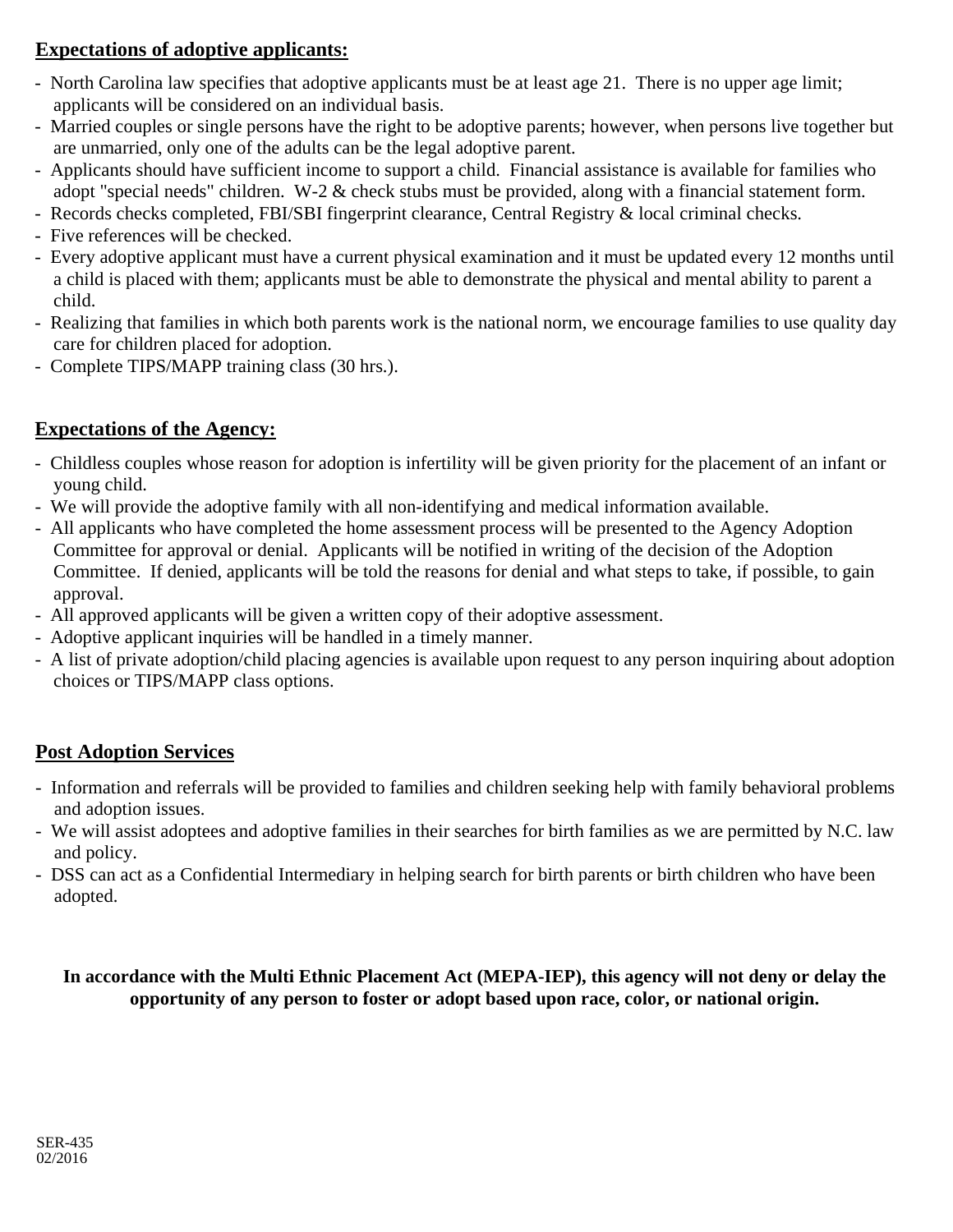BETH WHITLEY DUNCAN DIRECTOR

P.O. BOX 3239 ASHEBORO, NORTH CAROLINA 27204-3239

SAMUEL R. FRAZIER, CHAIRMAN SOCIAL SERVICES BOARD

# **THE MODEL APPROACH TO PARTNERSHIPS IN PARENTING PROGRAM**

The MAPP Program is a training program for foster/adopt families. It is a preparation and mutual selection process including discussion of foster care, shared parenting, adoption, and permanency planning; outline and discussion of the roles, responsibilities, and rewards of foster parenting.

MAPP provides an overview of a foster care experience from the perspectives of clients (children and parents), foster parents, and caseworkers. It demonstrates the stresses and losses which can lead to foster care placement; what happens if a foster home placement does not work out; how foster families and birth families can work together for the benefit of the child; how families are reunited; how children are moved into adoption; and how some youth in foster care move into independent living.

MAPP training explores the impact of separation on the growth and development of children, and the impact of foster care on the feelings and behaviors of children and parents. It examines personal losses (death, divorce, infertility, children leaving home) and how difficult life experiences affect success as foster parents. It emphasizes the partnership roles of foster parents and social workers in turning separation losses into gains.

MAPP training explores the subject of attachment and child development. It focuses on how attachments are formed and the special needs of children in foster care (especially in the areas of building self-concept and appropriate behavior). It discusses the partnership roles of foster parents and social workers in helping form new attachments.

The MAPP training program discusses techniques for managing behavior, with an emphasis on alternatives to physical punishment. Topics include special issues in discipline for children who have been physically or sexually abused or neglected. Techniques discussed include being a "behavior detective," reinforcement, time out, mutual problem solving, structuring and setting limits, negotiating and contracting. It emphasizes the partnership between foster parents and social workers.

MAPP training examines the importance of the birth family to the child in foster care; how to support positive feelings/contacts between children and their previous families. It considers special issues like how to help children understand their backgrounds, what happens when there is no contact between children and their families, and how to support feelings/contacts between children and previous foster families, group home friends, or previous adoptive families through shared parenting, life books and a variety of other ways.

During MAPP training, gains and losses are explored. We discuss family reunification as the primary case planning goal as well as alternatives like foster care, adoption, and independent living. The training examines disruption and its impact on children, families, and agency staff. It also focuses on the partnership role of caseworkers and foster parents in stabilizing placements.

Participants learn about separation and attachment, how to build and maintain relationships with children, and how to support them in working out the feelings they have for the important people in their lives. They devote much time to the role of foster parents and the special way they will improve the lives of many children and families.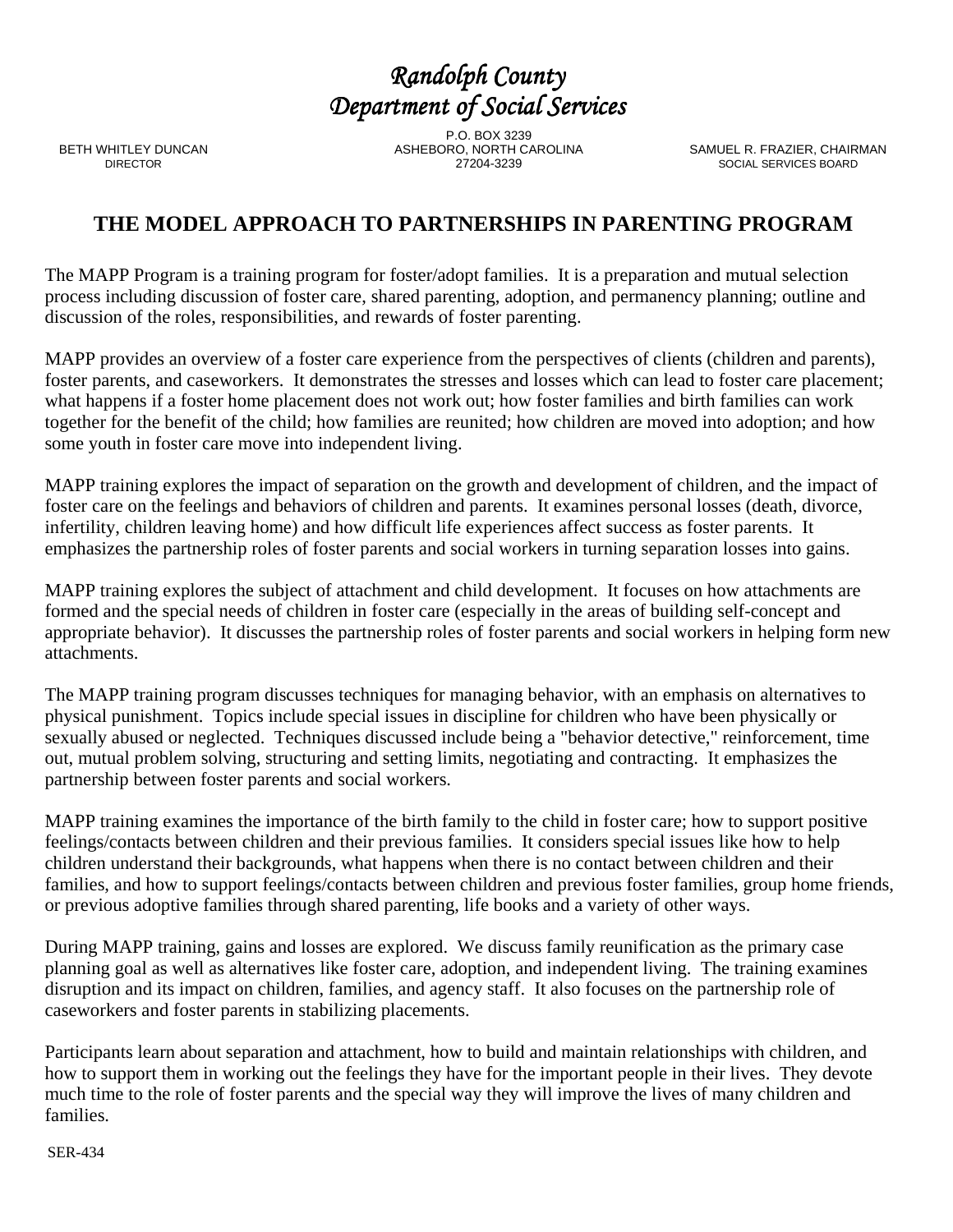## **MAPP Training Resources**

- AGAPE (Private class- Fee involved) 1. Greensboro (336) 855-7107
- American Children's Home 2. Lexington (336) 357-7126
- 3. Another Choice  $\bullet$ Charlotte (704) 394-1124
- 4. Baptist Children's Home of NC, Inc. Thomasville (336) 474-1200
- 5. Bringing It All Back Home Study Center Professional Parenting Satellite Office Winston Salem (336) 768-4136
- 6. Carolina Adoption Service ♥ Greensboro (336) 275-9660
- 7. Caring Family Network Knightdale (949) 484-9937
- 8. Children's Home Society of NC ♥ Greensboro (336) 274-1538
- 9. Community Support Services (336) 691-1817
- 10. Davidson County DSS Thomasville/Lexington (336) 242-2579
- Elon Homes for Children, Inc. 11. Elon (336) 584-0091
- 12. Family Services  $\bullet$ Winston Salem (336) 722-8173
- 13. Guilford County DSS Greensboro (336) 641-3071 High Point (336) 845-7788

Private Adoption Agency  $\bullet$ 

- 14. Kid's Peace Aberdeen (910) 944-2102, Toll free 1-866-311- 7654
- 15. Lutheran Family Services in the Carolinas Greensboro (336) 275-7295
- 16. Methodist Home for Children ♥ Raleigh, Toll free 1-888-305-4321
- 17. Montgomery County DSS Troy (910) 576-6531
- 18. Moore County DSS Carthage (910) 357-2436
- 19. Nazareth Children's Home Rockwell (704) 279-5556
- 20. NC Mentor Asheboro (336) 318-1306
- 21. Omni Visions  $\bullet$ Durham, Toll free 1-800-851-8905
- 22. Professional Parenting/Barium Springs Winston-Salem 336-768-4136
- 23. Seven Homes (336) 542-3307
- 24. The Children's Home, Inc  $\bullet$ Winston Salem (336) 721-7600
- 25. Triad Treatment Homes Greensboro (336) 574-2404
- Youth Focus 26. Greensboro (336) 274-5909
- Youth Unlimited 27. Sophia (336) 861-9243

SER-834 07/11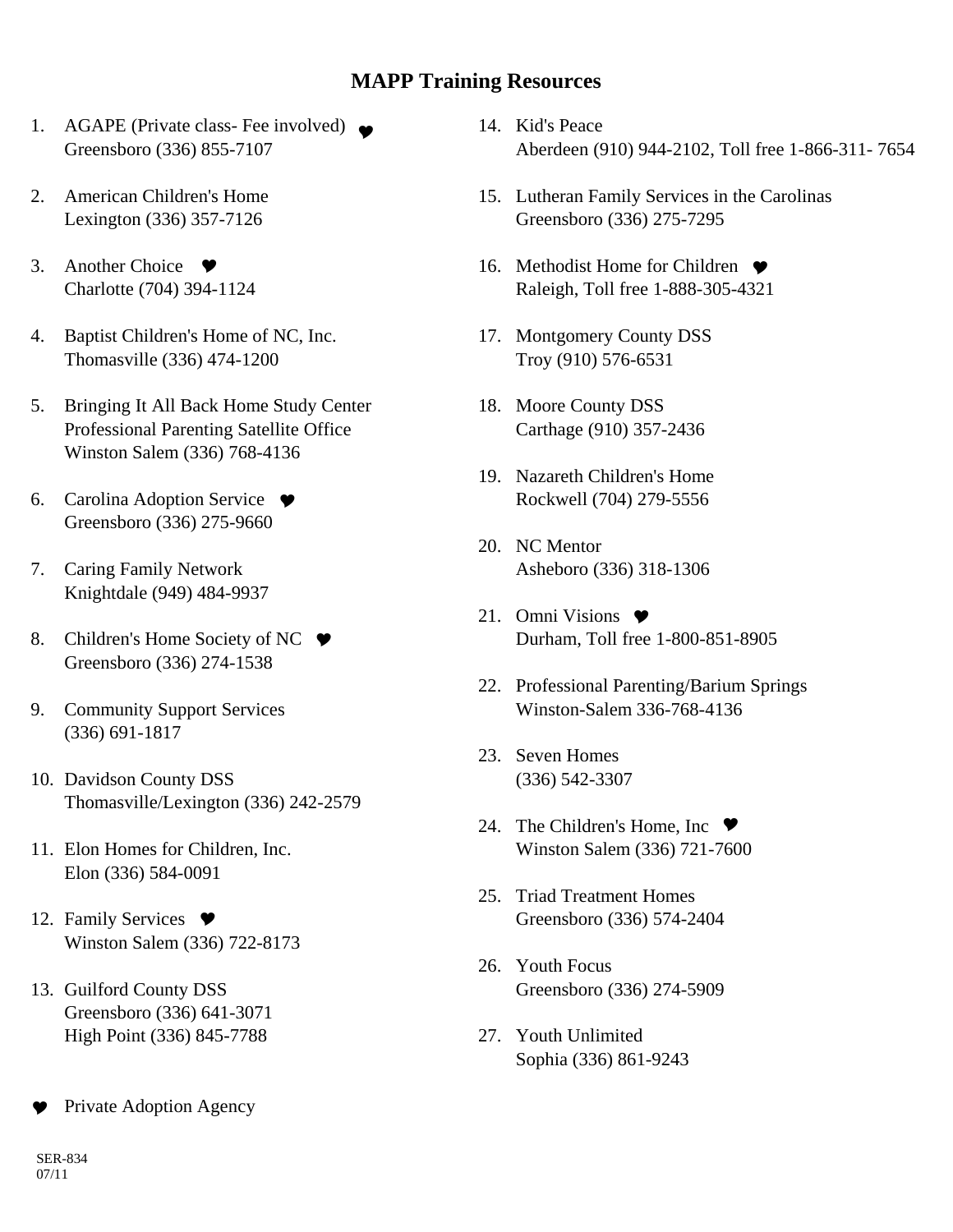# **Adoption Requirements in Randolph County**

- 1. Application, applicant must be 21 years of age, single or married.
- 2. MAPP/TIPS Training, complete the 30 hour course.
- 3. Adoption Home Study, consisting of family history, parenting skills, current family relationships, etc.
- 4. Fingerprint clearance by the FBI and SBI.
- 5. Criminal, Central Registry, Sex Offender, Nurses Aide Registry, and Responsible Individual List Checks to be completed.
- 6. Medical Exams for each parent.
- 7. Five References, three being non-familial persons.
- 8. Environmental Checklist to be completed by the social worker.
- 9. Employment and income verification and financial statement.
- 10. Verifications for:
	- Marriage Certificate (if applicable)
	- Divorce Decrees (if applicable)
	- Copies of Birth Certificates
	- Copies of Social Security Cards
	- Copies of Driver's Licenses
	- Vehicle Registration & Insurance
- 11. Approval by the Adoption Committee.